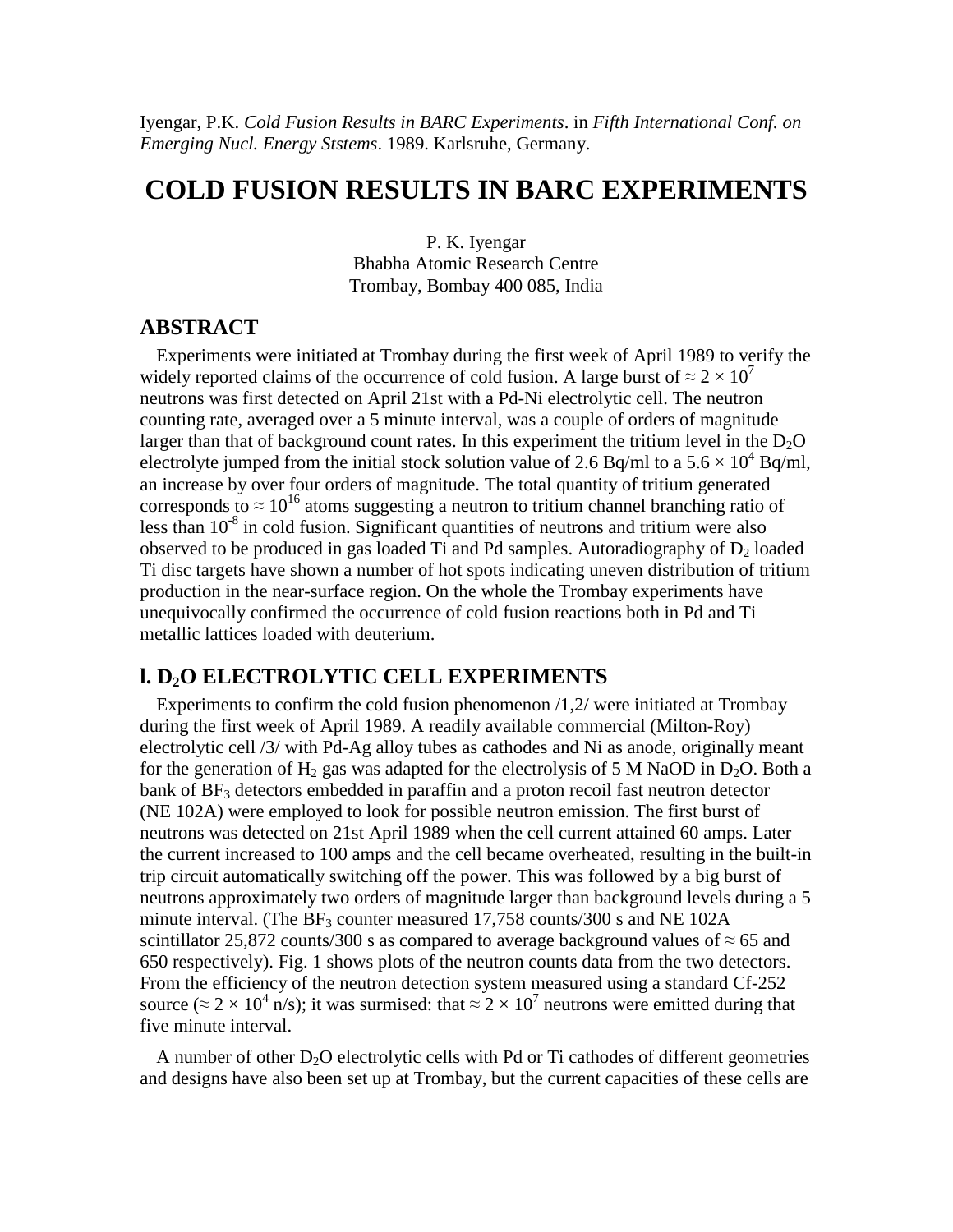lower. Neutron and tritium production has been confirmed in all these cells as well (See Table 1).



**Fig. l. Neutron Counts Data From Two Detectors Using Milton-Roy Pd-Ni Electrolytic Cell (21st April 1989)**

#### **2 MEASUREMENT OF TRITIUM LEVELS IN D2O ELECTROLYTE**

The tritium levels in the  $D_2O$  electrolytes after a few days of continuous operation of the cells were measured by two separate expert groups (belonging to the Isotope and Health Physics Divisions of BARC) who have been engaged in this type of work for over two decades. Well known liquid scintillation counting techniques applicable for low energy beta emitters were used, taking the following precautions: (a)  $^{40}$ K free counting vials were employed to minimize background counts, (b) For higher count rate cases, 0.1 to 2 ml of sample was added to the scintillator while for low count rate samples  $\approx 10$  ml was used. In the higher concentration samples pH was reduced by diluting them with double distilled water, in order to minimise chemiluminiscence as well as quenching effects. Independently, whenever possible, these values were cross-checked with results obtained after "chemiluminiscence cooling", (c) Commercially available Instagel scintillation cocktail was preferred over Dioxane as a solvent to minimize chemiluminiscence interference effects.

Prior to the commencement of electrolysis samples of the initial electrolyte were saved and counted along with each sample drawn during the course of the experiment. To compute the excess tritium produced in each run, the following points were taken into account: (a) Initial tritium concentration in the stock  $D_2O$ ; (b) To be on the conservative side the tritium that is carried away by the  $D_2$  gas stream during electrolysis was neglected even though it is known that above 20°C the (T/D) ratio in the gas stream is comparable to that in the liquid phase and (c) Dilution effects due to periodic make-up of D<sub>2</sub>O. Table I presents the tritium yields measured in some of the electrolytic cell experiments conducted at Trombay.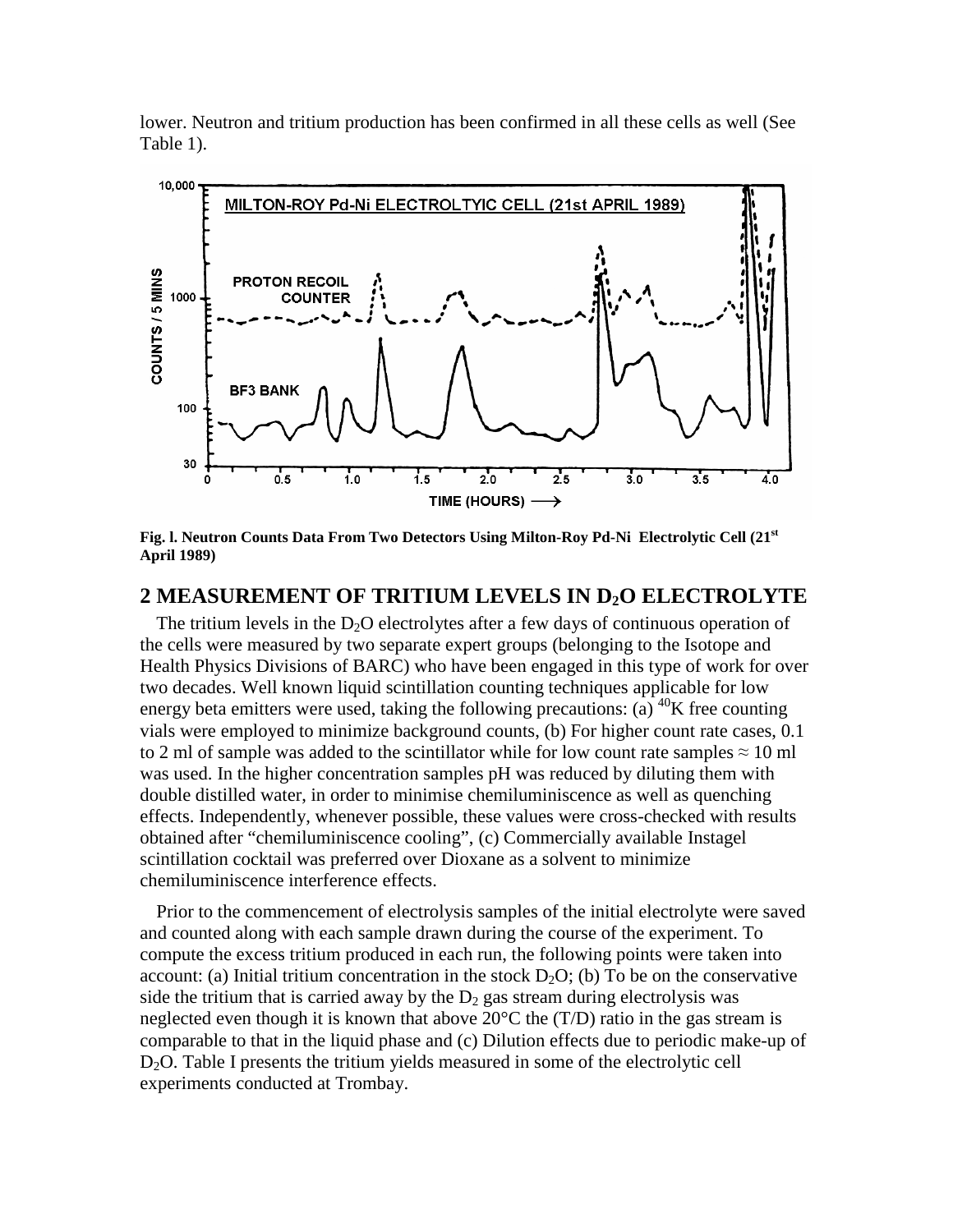#### **3. MULTIPLICITY SPECTRUM OF NEUTRON EMISSION**

It is of interest to establish the multiplicity spectrum of neutron emission i.e. whether the neutrons are emitted individually (one at a time) or in sharp bursts of 10 or more at a time. The number of neutron pulses issuing from a bank of  $BF_3$  counters (embedded in paraffin) monitoring the Milton-Roy electrolytic cell was totalled over 10 ms sampling intervals and stored in a personal computer. There were 1000 such sampling intervals during a real time interval of 5 minutes. Data was simultaneously also recorded from a paraffin encased bank of <sup>3</sup>He neutron detectors placed at a distance of  $\approx 1.5$  m from the cell, serving as a background monitor. The data accumulated during periods of significant neutron emission were statistically analysed to yield the probability distribution of neutron counts. It may be readily inferred from Table II which presents one such result, that neutron emission essentially obeys Poisson distribution. However it is also found that occasionally more than 10 neutron counts are registered in a single 10 ms interval. The background monitor has never yielded such high multiplicity events even over a one week period of continuous monitoring. This points to the occurrence of nuclear events wherein 100 or more neutrons are emitted in a single sharp burst, probably under a 100 μs in duration. Such occasional neutron "flashes" are also reported to have been observed by Menlove et al at LANL /4/.

| S1 | <b>DIVISION</b>    | <b>CATHODE</b>   | ELECTROLYTE                         | VOL.                     | MAX.           | <b>TRITIUM</b> |              | <b>TRITIUM</b>    |             |  |
|----|--------------------|------------------|-------------------------------------|--------------------------|----------------|----------------|--------------|-------------------|-------------|--|
|    | No /GROUP          | <b>MATERIAL</b>  |                                     | OF D <sub>2</sub> O CELL |                | <b>LEVELS</b>  |              | <b>PRODUCTION</b> |             |  |
|    |                    | /SHAPE           |                                     | SOLN.                    | <b>CURRENT</b> | (Bq/ml)        |              |                   |             |  |
|    |                    |                  |                                     |                          |                |                |              |                   |             |  |
|    |                    |                  |                                     |                          | (Amps)         | INI-           | $FINAL$ (Bq) |                   | Atoms       |  |
|    |                    |                  |                                     |                          |                | <b>TIAL</b>    | $(10^3)$     | $(10^6)$          | $(10^{14})$ |  |
|    |                    |                  | 1. HWD/NtPD Pd-Ag Tubes 5 M NaOD in | $250$ ml                 | 100            | 2.6            | 55.6         | 13.9              | 80          |  |
|    |                    | $(M-R Cell)$     | D <sub>2</sub> O                    |                          |                |                |              |                   |             |  |
| 2. | $^{\prime\prime}$  | "                | "                                   | $^{\prime\prime}$        | "              | 10.0           | 4.4          | 1.1               | 6           |  |
| 3. | HWD/DD/            | <b>Pd Sheets</b> | "                                   | $1000$ ml                | 65             | 2.0            | 7.0          | 7.0               | 40          |  |
|    | NtPD               |                  |                                     |                          |                |                |              |                   |             |  |
| 4. | $\pmb{\mathsf{H}}$ | Ti Rod           | "                                   | $135 \text{ ml}$         | 40             | 2.0            | 1.8          | 0.24              | 1.3         |  |
| 5. | $ACD-(i)$          | Pd Cylinder      | 0.1 M LiOD in                       | $45 \text{ ml}$          | $1 - 2$        | 31.3           | 16.6         | 0.75              | 4           |  |
|    |                    |                  | D <sub>2</sub> O                    |                          |                |                |              |                   |             |  |
| 6. | $ACD$ -(ii)        | Pd Ring          | "                                   | 65 ml                    | $1-3$          | 18.1           | 8.8          | 0.57              | 3           |  |

TABLE I: TRITIUM PRODUCTION IN ELECTROLYTIC

### **4. GAS LOADED TITANIUM TARGET EXPERIMENTS**

Following reports of neutron emission having been, detected by the Frascati group /5/ with pressurised  $D_2$  gas loaded Ti shavings, two variants of this experiment were carried out at Trombay. One group (Chemistry Division) followed the Frascati procedure with  $\approx$  20 g of cut Ti pieces and D<sub>2</sub> gas pressures increasing up to 50 bars. The temperature was cycled between 77 K and room temperature. The neutron detection system comprised of  $24<sup>3</sup>$ He counters arranged in a well like array and having a counting efficiency of  $\approx 10\%$ . The first neutron emission from this set up occurred on 3rd June when the temperature increased to ambient value from 77 K with simultaneous evacuation. The neutron count rate reached a peak value of 3900/40s as compared to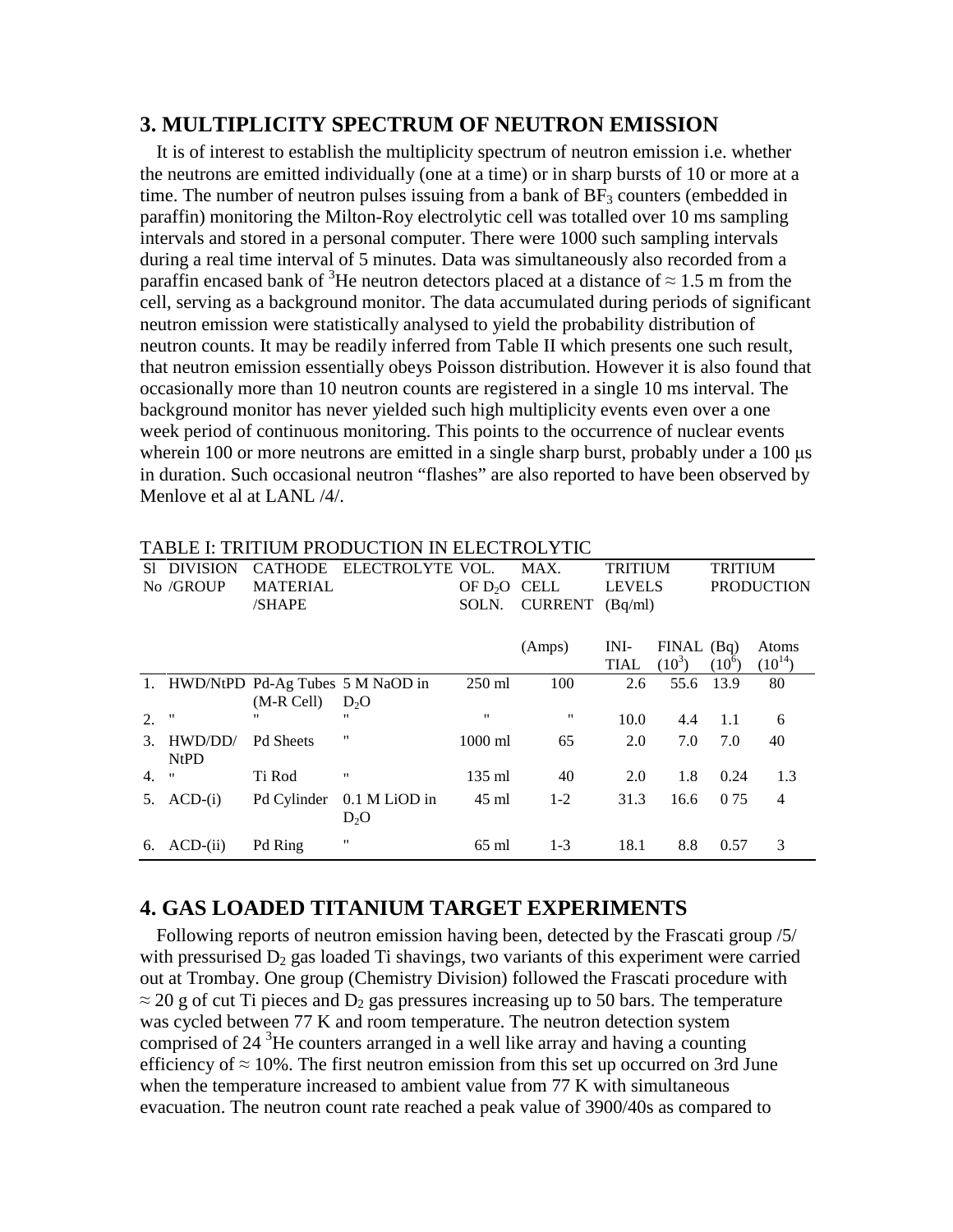initial background levels of 60 per 40s. The neutron emission phase lasted for about 30 minutes. The same charge was then subjected to temperature cycling between 77 K and 300 K leading to emission of  $\approx 6.5 \times 10$  neutrons in all over a 7 hour duration. A similar neutron output lasting for  $\approx$  2 hours was recorded subsequently when the sample temperature was raised gradually with simultaneous evacuation. Figure 2 depicts the neutron yield variation measured during this run.

In a second variation of the gas loading experiment, small machined targets (discs, cones, cylinders etc) of Ti metal (mass between 0.2 to 1 g) were individually loaded with  $D_2$  gas by heating them to 900°C in  $D_2$  atmosphere at 1 Torr pressure and then switching off the power to the induction coil.  $D_2$  gas was absorbed by the Ti target in the course of a minute or so during its cooling. The quantity of  $D_2$  absorbed could be measured from the observed pressure drop. This corresponded to  $\approx 10^{19}$  molecules of D<sub>2</sub> gas, indicating a gross (D/Ti) ratio of hardly 0.001. However it is believed that most of the absorbed  $D_2$ gas is accumulated in the near surface region. Some targets did show statistically significant excess-over-background neutron counts during the one minute duration of gas absorption. A disc shaped Ti button loaded on Friday 16th June began emitting neutrons on its own, almost 50 hours after loading. It produced  $\approx 10^6$  neutrons over a 85 minute active phase. The background neutron counter did not show any increase in counts during this time.

#### TABLE II: MULTIPLICITY DISTRIBUTION OF NEUTRON COUNTS IN 10 ms INTERVALS

|                | $BF_3$ Counter Bank |         |                 |                             |                             |   |        |        |             |        |                |              | ${}^{3}$ He Counter |           |             |             |                |   |
|----------------|---------------------|---------|-----------------|-----------------------------|-----------------------------|---|--------|--------|-------------|--------|----------------|--------------|---------------------|-----------|-------------|-------------|----------------|---|
| Time           |                     |         |                 | (Signal)                    |                             |   |        |        |             |        |                |              |                     |           |             | <b>Bank</b> |                |   |
|                |                     |         |                 |                             |                             |   |        |        |             |        |                | (Background) |                     |           |             |             |                |   |
| (Hrs)          | $\vert$             | $2^*$ 3 |                 | $\overline{4}$              | 5                           | 6 | $\tau$ | *<br>8 | $\ast$<br>9 | $10^*$ | $11^{\degree}$ | $12$ $*$     | $13$ <sup>*</sup>   | $*$<br>14 | $\gg$<br>15 | *           | $\overline{2}$ | 3 |
| 18.55          | 124                 | 21      | $\overline{4}$  |                             |                             |   |        |        |             |        |                |              |                     |           |             | 2           |                |   |
| 19.00          | 54                  | 9       | 1               |                             |                             |   |        |        |             |        |                |              |                     |           |             |             |                |   |
| 19.05          | 335 54              |         | $7\phantom{.0}$ | $\mathcal{D}_{\mathcal{L}}$ | $\mathbf{1}$                |   |        |        |             |        |                |              |                     |           |             | 4           |                |   |
| 19.10          | 320 82 10           |         |                 |                             |                             |   |        |        |             |        |                |              |                     |           |             | 5           |                |   |
| 19.15          | 243                 | 13      | $\overline{4}$  |                             |                             |   |        |        |             |        |                |              |                     |           |             | 5           |                |   |
| 19.20 315 35 3 |                     |         |                 |                             |                             |   |        |        |             |        |                |              |                     |           |             | 4           |                |   |
| 19.25 295 24   |                     |         | $\overline{a}$  |                             |                             |   |        |        |             |        |                |              |                     |           |             | 5           |                |   |
| 19.30          | 492 51 3            |         |                 | $\mathcal{D}$               |                             |   |        |        |             |        |                |              |                     |           |             | 4           |                |   |
| 19.35          | 447                 | 42      | $\mathcal{D}$   |                             |                             |   |        |        |             |        |                |              |                     |           |             | 9           |                |   |
| 19.40          | 104                 | 13      | $\overline{4}$  |                             |                             |   |        |        |             |        |                |              |                     |           |             | 5           |                |   |
| 19.45          | 355                 | 49      | 1               |                             |                             |   |        |        |             |        |                |              |                     |           |             | 33          |                |   |
| 19.50          | 395                 | 99      | 16              | 2                           |                             |   |        |        |             |        |                |              |                     |           |             | 22          | $\mathcal{R}$  |   |
| 19.55          | 55                  | 24      | 7               | 33                          | $\mathcal{D}_{\mathcal{L}}$ |   |        |        |             |        | 2              | 2            |                     |           | 5           | 6           | 2              |   |

(Milton-Roy Electrolytic Cell: Friday 16th June 1989)

(\*) Starred numbers represent the multiplicity of counts obtained in a single 10 ms interval. The respective frequency of occurrence (per 1000 gated intervals) is given in the corresponding column below.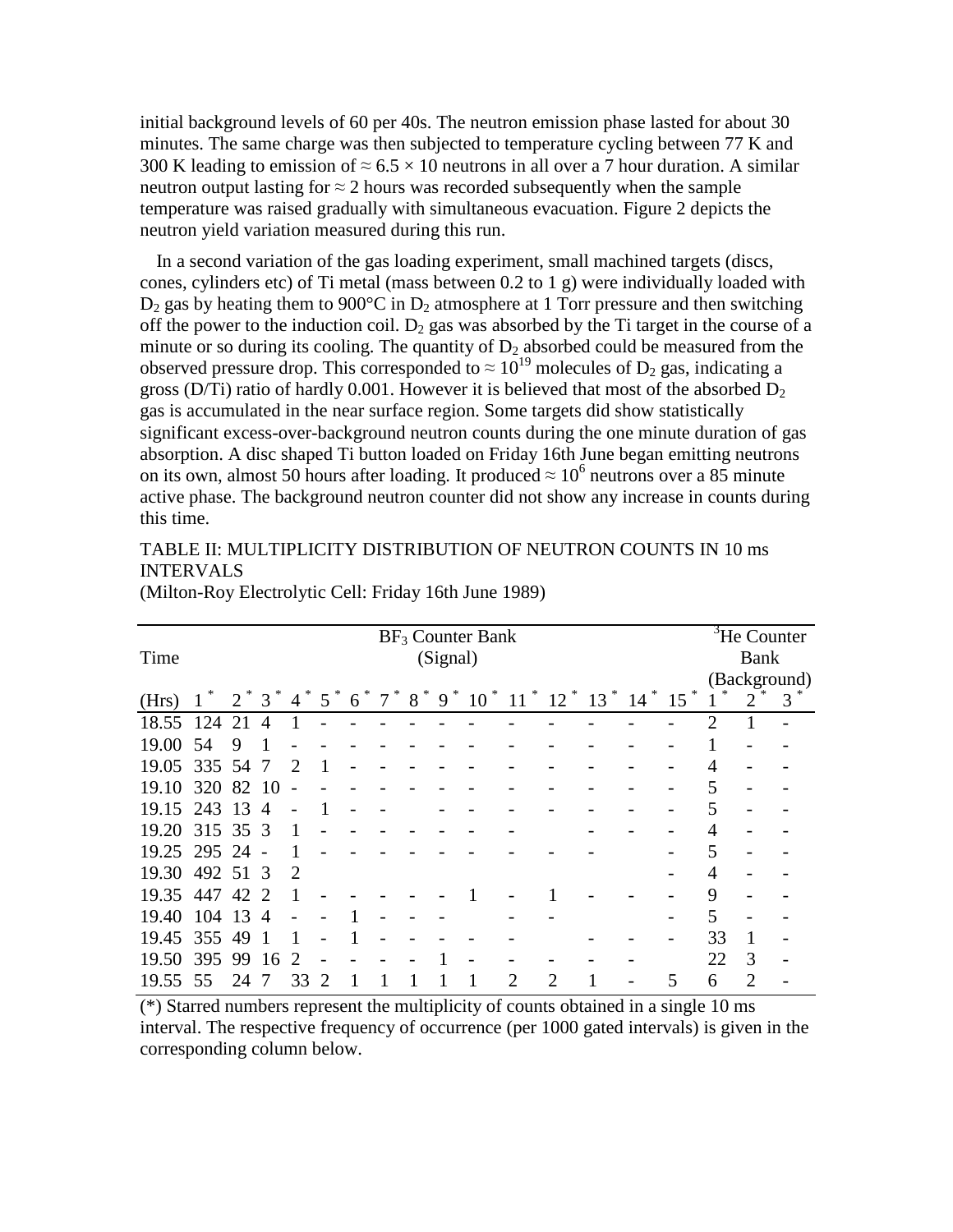

**Fig. 2. Neutron-Yield Variation During Desorption Mode: D2O Gas Loaded Titanium-Experiments (7 June 1989)**

### **5. AUTORADIOGRAPHY OF DEUTERATED TITANIUM TARGETS**

Since tritium which emits betas of 18 keV (end point energy) has been found to be the primary product of cold fusion, it may be expected that autoradiography of deuterated Ti targets may give very useful information in the form of space resolved images. Deuterated Ti targets in which cold fusion reactions were suspected to have occurred were placed over a standard medical X-ray film and exposed overnight. On developing, the radiographs of deuterated Ti discs showed about a dozen intense spots randomly distributed within the disc boundary, besides a large number of smaller spots, especially all along the periphery forming a neat ring of dots (see Fig. 3). Repeated measurements with the same disc target with exposure times varying from 10 to 40 hours gave almost identical patterns of spots, indicating that the tritium containing regions were well entrenched in the face of the titanium lattice. Spectral analysis of the X-ray emissions from such targets using a Si(Li) detector clearly showed the characteristic K*α*(4.51 keV)and K*β*(4.931 keV) peaks of titanium excited by the betas from tritium decay.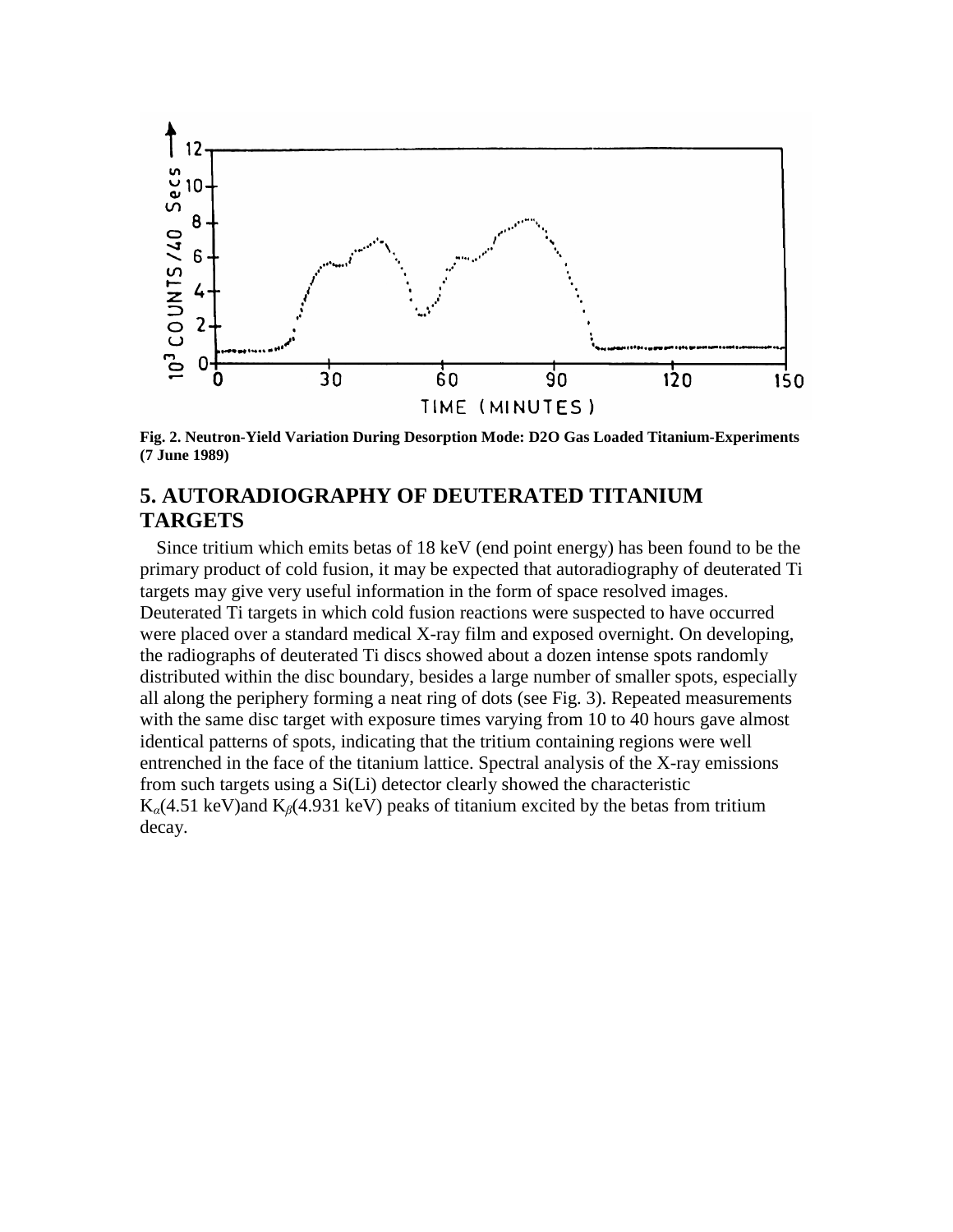

**Fig. 3. Typical Autoradiograph of a Deuterated Ti Disc Showing Regions of Tritium Concentration (Black and White Reverse Image)**

## **6. SUMMARY AND CONCLUSIONS**

Investigations of cold fusion phenomena carried out at Trombay during the first three months of the "cold fusion era", namely April to June 1989, have positively confirmed the occurrence of (d-d) fusion reactions in both electrolytic and gas loaded Pd and Ti metal lattices at ambient temperatures. Neutron emission has been observed even when the current to the electrolytic cell is switched off or in case of gas loaded Ti targets when no externally induced perturbation such as heating/ cooling/ evacuation etc is effected. The main findings of the Trombay investigations to date may be summarised as under:

(a) Tritium is the primary product of cold fusion reactions, notwithstanding the fact that the tritium, if any, entrapped inside the palladium electrodes has yet to be quantitatively assessed. Thus cold fusion may be characterised as being essentially "aneutronic" with a neutron to tritium channel branching ratio of less than  $10^{-8}$ .

(b) Neutron emission both from electrolytically loaded Pd and gas loaded Ti is basically Poisson in nature, i.e. the neutrons are emitted one at a time. However it is not clear whether the neutrons are generated in the  $(d-d)$  fusion reaction itself or whether it is produced in a secondary reaction involving the energetic protons or tritons. In this context it would be of interest to look for the possible presence of 14 MeV neutrons in cold fusion experiments.

(c) Occasionally nuclear events do appear to take place wherein over a 100 neutrons are generated in a single sharp burst. Viewed in the light of the branching ratio estimate of  $10^{-8}$  noted above, this leads to the intriguing conclusion that a chain reaction involving as much as  $10^{10}$  fusion reactions occurs within a time span of a 100 μs.

(d) Autoradiography of gas loaded Ti targets demonstrates in a simple and elegant manner not only the occurrence of cold fusion, but also the production of tritium. The